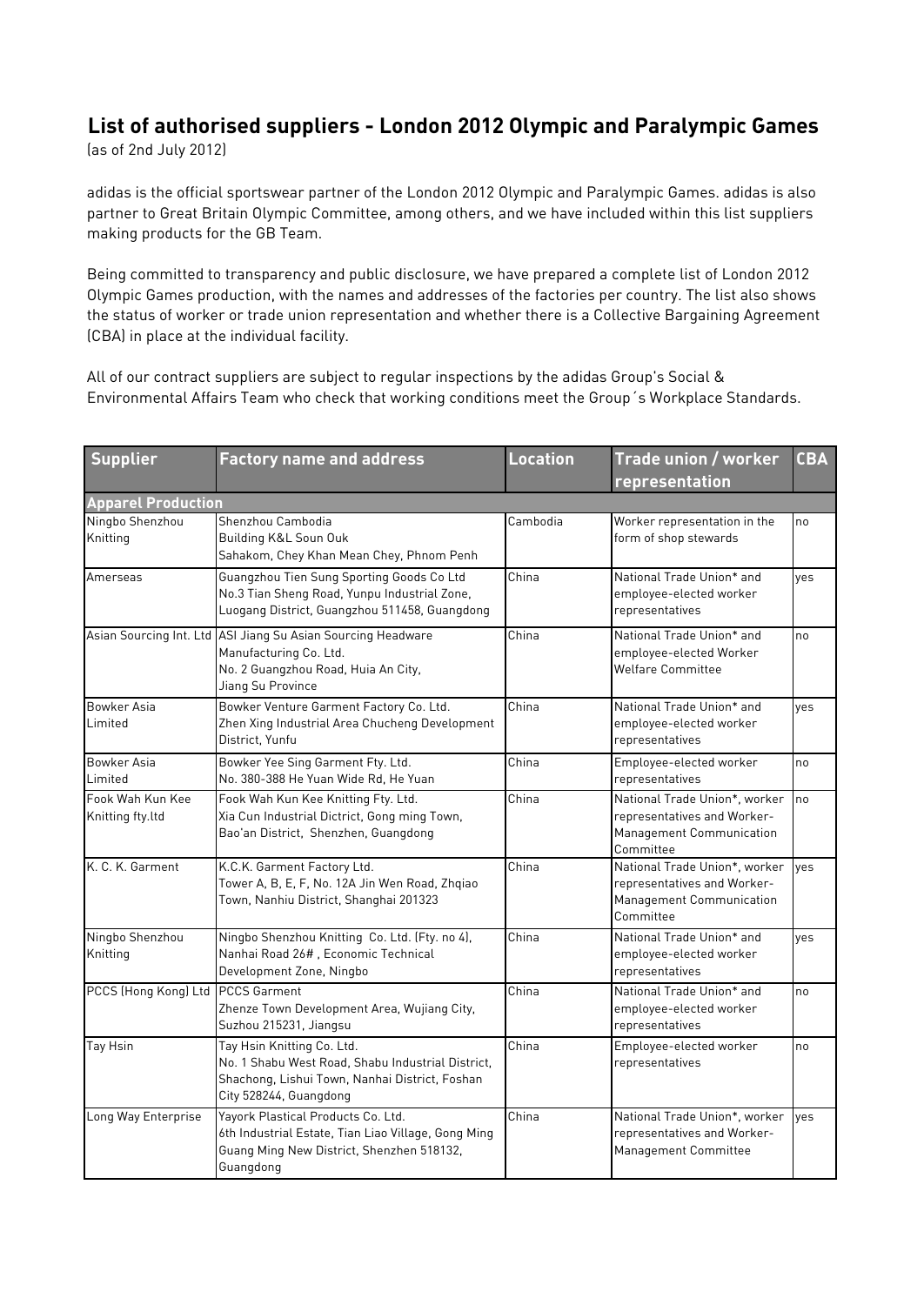| Sintex International<br>Ltd.              | Yixing Huixing Garments Co. Ltd.<br>No. 8 Xiang Tou East Road, Yicheng Town, Yixing,<br>Jiangsu                                                               | China              | National trade union* and<br>employee-elected worker<br>representatives              | yes |
|-------------------------------------------|---------------------------------------------------------------------------------------------------------------------------------------------------------------|--------------------|--------------------------------------------------------------------------------------|-----|
| Sintex International<br>Ltd.              | Zhejiang Huizhong Garments Co. Ltd.<br>No. 123 Cheng Gong Road, Huimin Street, Jiashan<br>City, Zhejiang Province                                             | $\overline{China}$ | National trade union* and<br>employee-elected worker<br>representatives              | yes |
| Starite International<br>Ltd.             | Dongguan Luen Thai Garm Co. Ltd.<br>Xi Xi Gong Ye Qu, Liao Bu Zhen, Liao Bu Town,<br>Dong Guan, Guangdong, 532000                                             | China              | Employee-elected worker<br>representatives                                           | no  |
| <b>Tiger Growth</b><br>Assets             | Zhongshan WeiLi Textile Co. Ltd.<br>#1 Weili Road, The second Industrial Area,<br>SanXiang Town, Zhongshan, Guangdong                                         | China              | National Trade Union*, worker<br>representatives and Worker-<br>Management Committee | no  |
| PT Pancaprima<br>Eka Brothers             | PT Pancaprima Eka Brothers<br>JL. Raya Siliwangi Km 1 No.178A Kel. Alam Jaya,<br>Kec. Jatiuwung, Tangerang, Banten                                            | Indonesia          | Freely elected Trade Union<br>(SPN)                                                  | yes |
| PT Tuntex Garment<br>Indonesia            | PT Tung Mung Textile Bintan<br>Jl. Raya Serang Km. 24. Balaraja. Tangerang,<br>Banten                                                                         | Indonesia          | Two freely elected Trade<br>Unions (SPSI, SPTP)                                      | yes |
| PT Tuntex Garment<br>Indonesia            | PT Tuntex Garment Indonesia<br>Tanjung Priok, Kawasan Berikat Nusantara (KBN)<br>Tj. Priok, Blok C Unit 1-3 Pelabuhan Nusantara II,<br>Tanjung Priok, Jakarta | Indonesia          | Freely elected Trade Union<br>(SPSI)                                                 | yes |
| PT Tuntex Garment<br>Indonesia            | PT Tuntex Garment Indonesia - Cikupa1<br>Jl. Raya Serang Km 18.8, Cikupa, Tangerang,<br>15710, Banten                                                         | Indonesia          | Two freely elected Trade<br>Unions (SPSI, SPTP)                                      | yes |
| PT Tuntex Garment<br>Indonesia            | PT Pilar Sejati Sejahtera<br>RT1/RW02 Dukuh Butuh, Desa Butuh,<br>Kecamatan Mojosongo, Boyolali,<br>Jawa Tengah 57371                                         | Indonesia          | Freely elected Trade union<br>(SPN)                                                  | no  |
| <b>Tung Mung</b><br>International Pte Ltd | PT Golden Castle<br>Jl. Nusantara II Gudang 1, Kawasan Berikat<br>Nusantara, Tanjung Priok, Jakarta 14310                                                     | Indonesia          | Two freely elected Trade<br>Unions                                                   | yes |
| Matrix                                    | <b>Style Textiles</b><br>126/3-Kot Lakhpat Industrial<br>Estate, Lahore, Punjab                                                                               | Pakistan           | Worker representatives<br>through Worker-Management<br>Committee                     | no  |
| Style Textile Pvt Ltd.                    | Style Textile Pvt Ltd - Unit 3<br>72/302-A- Block A-1, A-2, B-2, Mauza Bagrian,<br>Green Town, Lahore, Punjab                                                 | Pakistan           | Worker representatives<br>through Worker-Management<br>Committee                     | no  |
| Sintex<br>International                   | Mactan Apparels, Inc.<br>Blk B6, 2nd Ave. corner 5th St, Mactan Economic<br>Zone 1, Lapu-Lapu City, Cebu                                                      | Philippines        | Worker representatives<br>through various committees                                 | no  |
| Sintex<br>International                   | Metrowear Inc. (Sintex)<br>Blk C-6, 2nd Ave. corner 5th St, Mactan Economic<br>Zone 1, Phase 1, Lapu-Lapu City, Cebu                                          | Phillippines       | Worker representatives<br>through various committees                                 | no  |
| P&R                                       | P&R Texteis Lda.<br>Lugar das Pontes, Tamel. S. Verissimo, Barcelos<br>4750 - 754                                                                             | Portugal           | Employee-elected worker<br>representatives                                           | yes |
| NK Apparel                                | NK Apparel<br>369,370 Moo 4, Manjakiri Rd.,<br>Tumbol Bantoom, Amphur Muang, Khon Kaen,<br>Bangkok                                                            | Thailand           | Worker representative through<br>Welfare Committee                                   | no  |
| Pioneer                                   | Pioneer Garment Co. Ltd.<br>202/22-25, Phetkasem Rd., Pakklong, Pasijareon,<br>Bangkok                                                                        | Thailand           | Worker representative through no<br>Welfare Committee                                |     |
| <b>Thong Thai</b>                         | Thong Thai<br>21 Phetkasem Road, Soi 81,<br>Nongkhaem, Bangkok                                                                                                | Thailand           | Worker representative through<br>Welfare Committee                                   | no  |
| Arik Bey                                  | Arik bey Beysehir Enerji ve Sinai Yatirimlar<br>Anonim Sirketi, Golbası Koyu Karsısı, Beysehir,<br>Konya                                                      | Turkey             | Employee-elected worker<br>representatives                                           | no  |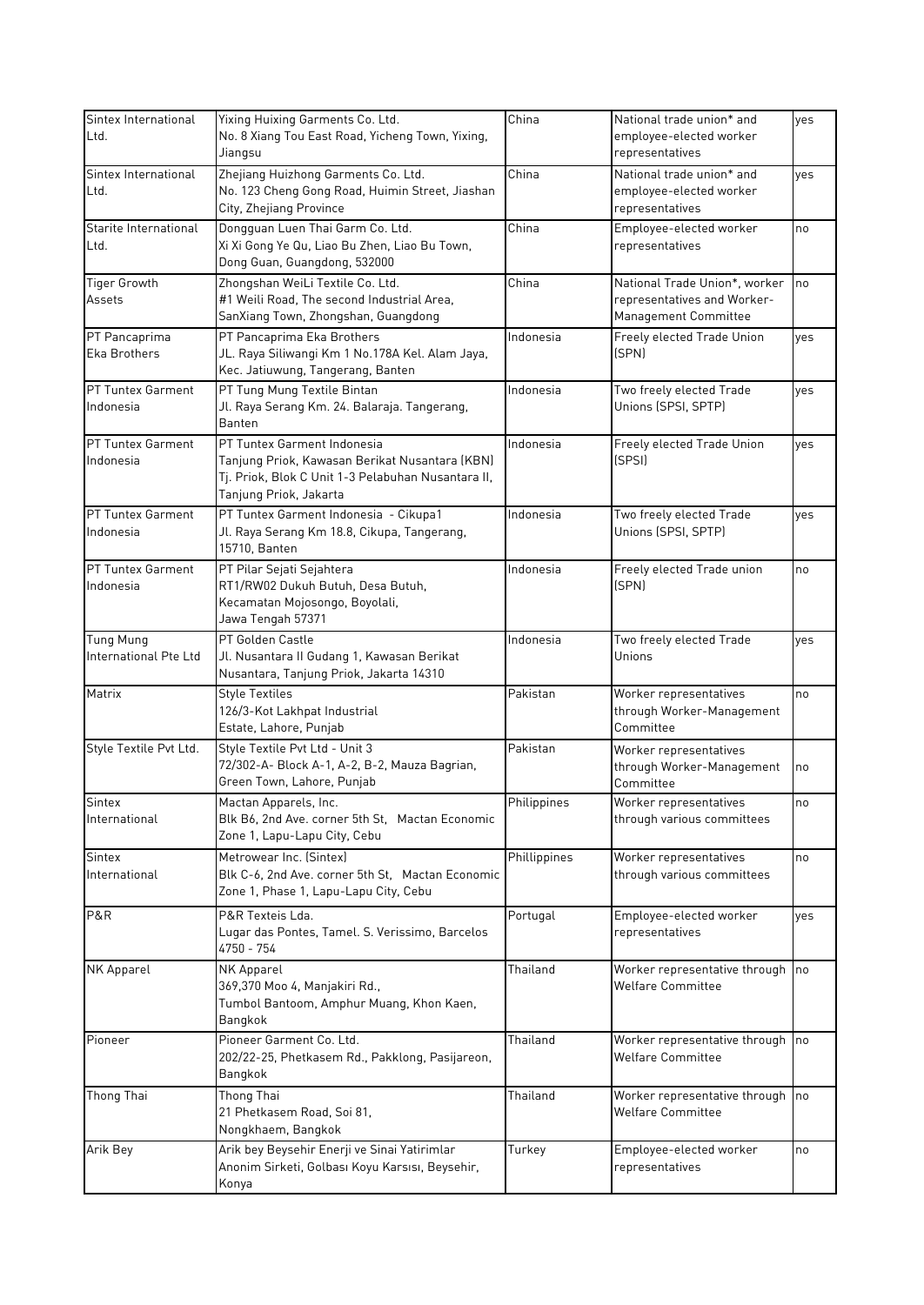| Arik Bey                              | Arik Bey Tekstil Enerji ve Sinai Yatirimlar Anonim<br>Sirketi, 2. Evren Oto Sanayi Sitesi, No. 6 Yan Yol,<br>Esenyurt, Istanbul                                        | Turkey    | Employee-elected worker<br>representatives                                                                              | no  |
|---------------------------------------|------------------------------------------------------------------------------------------------------------------------------------------------------------------------|-----------|-------------------------------------------------------------------------------------------------------------------------|-----|
| Cicek Buris Tekstil<br>San ve tic ltd | Cicek Buris Tekstil San ve tic Ltd.<br>Honaz Yolu uzeri, 2. km, No. 7, Honaz, Denizli                                                                                  | Turkey    | Employee-elected worker<br>representatives                                                                              | no  |
| Gelal Corap Sanayi<br>ve tic as       | Gelal Corap Sanayi ve tic AS<br>Cakmaklı Mahallesi, 2. Cadde, 117. Sok., No. 2,<br>Kırac, Buyukcekmece, Istanbul                                                       | Turkey    | Employee-elected worker<br>representatives                                                                              | no  |
| Imteks                                | Imteks Giyim Sanayi ve Ticaret AS<br>100 Karayolu Uzeri, Altıpınar Koyu Girisi, Duzce                                                                                  | Turkey    | Employee-elected worker<br>representatives                                                                              | no  |
| <b>DTVN</b>                           | <b>DTVN</b><br>D10/89 Q National Road No. 1A,<br>Tan Tao Ward, Binh Tan Dist, Ho Chi Minh City                                                                         | Vietnam   | National Trade Union*                                                                                                   | yes |
| Mas Active                            | Mas Active Pvt. Ltd.<br>Lot 89A Biyagama Export Processing Zone,<br>Walgama, Malwana 11670, GQ                                                                         | Sri Lanka | Worker's representation<br>through joint consultative<br>council but not yet legally<br>registered.                     | no  |
| <b>Apparel Embellishers</b>           |                                                                                                                                                                        |           |                                                                                                                         |     |
| Bluemoon                              | Bluemoon<br>Unit 8A Pool St Sk11 7NX Stockport,<br>Cheshire                                                                                                            | <b>UK</b> | no                                                                                                                      | no  |
| <b>Elms Marketing</b>                 | Elms Marketing<br>Hulley Road Hurdsfiels Industrial Est<br>SK10 2LT Macclesfield, Cheshire                                                                             | <b>UK</b> | <b>Trade Union</b>                                                                                                      | no  |
| R. J. Osborne Ltd.                    | R. J. Osborne Ltd.<br>Unit 14c Westside Centre London Road Stanway                                                                                                     | <b>UK</b> | no                                                                                                                      | no  |
| Reynold Group                         | Reynold Group<br>Reynolds House Lodge Farm<br>Wigsley Road, LN6 9HD Lincoln                                                                                            | <b>UK</b> | no                                                                                                                      | no  |
| <b>Slick Stitch</b>                   | <b>Slick Stitch</b><br>Unit 2, Villiers Trading Estate, Marston Road UK<br>WV2 4LA Wolverhampton, West Midlands                                                        | <b>UK</b> | no                                                                                                                      | no  |
| Sporting ID                           | Sporting ID<br>Unit 17 Airport Industrial Estate<br>Kingston Park, NE3 2EF Newcastle                                                                                   | <b>UK</b> | no                                                                                                                      | no  |
| <b>TM Embroidery</b><br>(Midlands)    | TM Embroidery (Midlands)<br>Unit 26 Coppice Trading Estate, Walter Nash Road,<br>DY11 7QY, Kidderminster, Worcestershire                                               | <b>UK</b> | no                                                                                                                      | no  |
| <b>TOT Shirts</b>                     | TOT Shirts Ltd.<br>13A Banksia Raod Eley Estate<br>Edmonton N18 3BF London                                                                                             | UK        | no                                                                                                                      | no  |
| <b>Total Print</b>                    | <b>Total Print</b><br>Station Road Gedney Hill, PE12 ONP Spalding,<br>Lincolnshire                                                                                     | <b>UK</b> | no                                                                                                                      | no  |
| Touchline                             | Touchline UK<br>Unit 2 Kerfoot St, WA2 8NU Warrington                                                                                                                  | <b>UK</b> | no                                                                                                                      | no  |
| <b>Accessories, bags and balls</b>    |                                                                                                                                                                        |           |                                                                                                                         |     |
| Starite International<br>Ltd.         | Dongguang Zerong Bag Co. Ltd.<br>Xi Xi Gong Ye Qu, Liao Bu Zhen, Liao Bu Town,<br>Dong Guan, Guangdong, 532000                                                         | China     | National Trade Union* and<br>Employee-elected worker<br>representatives                                                 | no  |
| Evervan Holdings Ltd.                 | Evervan Qingyuan Footwear Co. Ltd.<br>Xuanzhen Road, Taihe Industrial Park,<br>Qingxin County, Qingyuan 511800                                                         | China     | National Trade Union*                                                                                                   | no  |
|                                       | Eyeline Industries Co L Shanghai Young Sport Goods Co. Ltd.<br>No. 528 Pan Zhong Road, Xi-Jiao Economix &<br>Technological Development Area Qing-Pu,<br>Shanghai 20172 | China     | National Trade Union*,<br>Employee-elected Worker<br>representatives (Worker-<br>Management communication<br>committee) | yes |